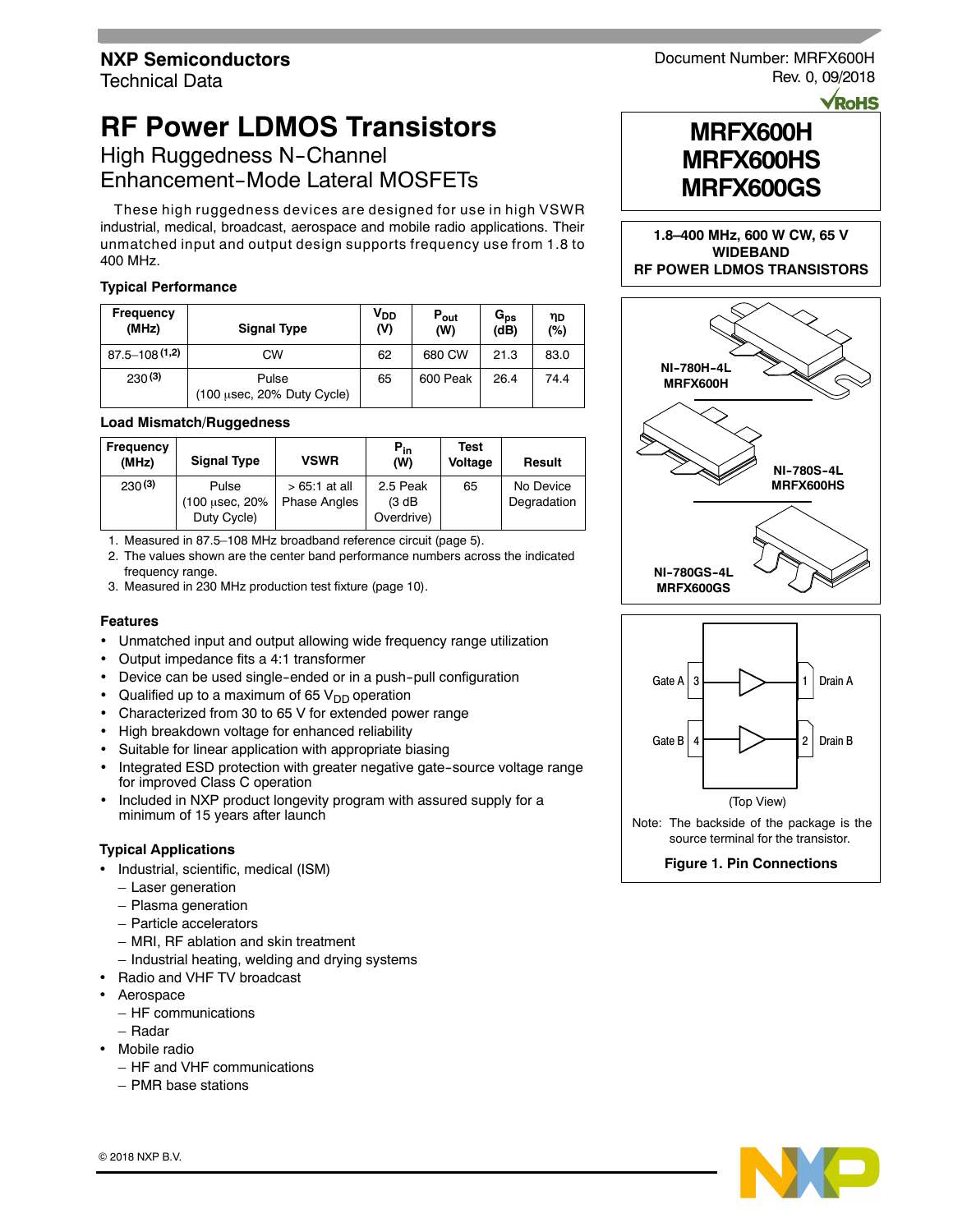### **Table 1. Maximum Ratings**

| Rating                                                                  | Symbol                 | Value           | Unit                    |
|-------------------------------------------------------------------------|------------------------|-----------------|-------------------------|
| Drain-Source Voltage                                                    | <b>V<sub>DSS</sub></b> | $-0.5. +179$    | Vdc                     |
| Gate-Source Voltage                                                     | $V_{GS}$               | $-6.0.+10$      | Vdc                     |
| Storage Temperature Range                                               | $T_{\text{stg}}$       | $-65$ to $+150$ | °C                      |
| Case Operating Temperature Range                                        | $T_{\rm C}$            | $-40$ to $+150$ | °C                      |
| Operating Junction Temperature Range (1,2)                              | T.ı                    | $-40$ to $+225$ | °C                      |
| Total Device Dissipation $@$ T <sub>C</sub> = 25°C<br>Derate above 25°C | $P_D$                  | 1333<br>6.67    | W<br>$W$ <sup>o</sup> C |

### **Table 2. Thermal Characteristics**

| <b>Characteristic</b>                                                                                                                                             | Symbol         | Value $(2,3)$ | Unit |
|-------------------------------------------------------------------------------------------------------------------------------------------------------------------|----------------|---------------|------|
| Thermal Resistance, Junction to Case<br>CW: Case Temperature 75°C, 650 W CW, 62 Vdc, $I_{DQ(A+B)} = 250$ mA, 98 MHz                                               | $R_{\theta$ JC | 0.15          | °C/W |
| Thermal Impedance, Junction to Case<br>Pulse: Case Temperature 73°C, 600 W Peak, 100 usec Pulse Width, 20% Duty Cycle,<br>65 Vdc, $I_{DQ(A+B)} = 100$ mA, 230 MHz | $Z_{\theta$ JC | 0.037         | °C/W |

#### **Table 3. ESD Protection Characteristics**

| <b>Test Methodology</b>               | <b>Class</b>            |
|---------------------------------------|-------------------------|
| Human Body Model (per JS-001-2017)    | Class 2, passes 2500 V  |
| Charge Device Model (per JS-002-2014) | Class C3, passes 1000 V |

### **Table 4. Electrical Characteristics** (T<sub>A</sub> = 25°C unless otherwise noted)

| <b>Characteristic</b>                                                                        | Symbol                  | Min | Typ  | Max | Unit        |
|----------------------------------------------------------------------------------------------|-------------------------|-----|------|-----|-------------|
| Off Characteristics (4)                                                                      |                         |     |      |     |             |
| Gate-Source Leakage Current<br>$(V_{GS} = 5$ Vdc, $V_{DS} = 0$ Vdc)                          | lgss                    |     |      |     | μAdc        |
| Drain-Source Breakdown Voltage<br>$(V_{GS} = 0$ Vdc, $I_D = 100$ mAdc)                       | $V_{(BR)DSS}$           | 179 | 193  |     | Vdc         |
| Zero Gate Voltage Drain Leakage Current<br>$(V_{DS} = 65$ Vdc, $V_{GS} = 0$ Vdc)             | <b>I</b> <sub>DSS</sub> |     |      | 10  | <b>µAdc</b> |
| Zero Gate Voltage Drain Leakage Current<br>$(V_{DS} = 179$ Vdc, $V_{GS} = 0$ Vdc)            | <b>I</b> <sub>DSS</sub> |     |      | 100 | μAdc        |
| <b>On Characteristics</b>                                                                    |                         |     |      |     |             |
| Gate Threshold Voltage (4)<br>$(V_{DS} = 10$ Vdc, $I_D = 277$ $\mu$ Adc)                     | $V_{\rm GS(th)}$        | 2.1 | 2.5  | 2.9 | Vdc         |
| Gate Quiescent Voltage<br>$(V_{DD} = 65$ Vdc, $I_D = 100$ mAdc, Measured in Functional Test) | $V_{\rm GS(Q)}$         | 2.7 | 2.9  | 3.2 | Vdc         |
| Drain-Source On-Voltage (4)<br>$(V_{GS} = 10$ Vdc, $I_D = 0.74$ Adc)                         | $V_{DS(on)}$            |     | 0.2  |     | Vdc         |
| Forward Transconductance (4)<br>$(V_{DS} = 10$ Vdc, $I_D = 32$ Adc)                          | <b>gfs</b>              |     | 33.6 |     | S           |

1. Continuous use at maximum temperature will affect MTTF.

2. MTTF calculator available at http://www.nxp.com/RF/calculators.

3. Refer to AN1955*, Thermal Measurement Methodology of RF Power Amplifiers.* Go to http://www.nxp.com/RF and search for AN1955.

4. Each side of device measured separately.

(continued)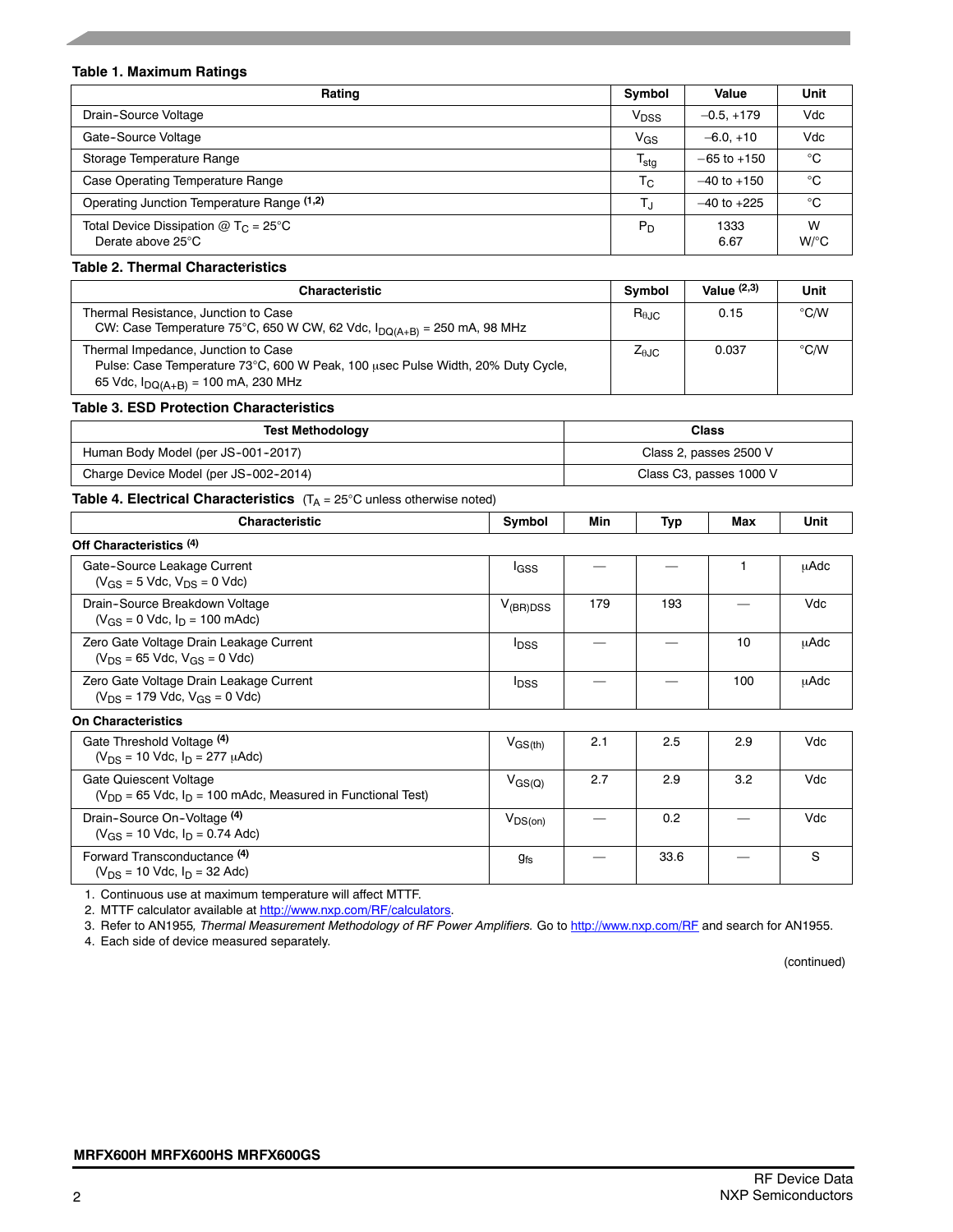### **Table 4. Electrical Characteristics** (T<sub>A</sub> = 25°C unless otherwise noted) (continued)

| Characteristic                                                                                    | Symbol           | Min | Typ | Max | Unit |
|---------------------------------------------------------------------------------------------------|------------------|-----|-----|-----|------|
| Dynamic Characteristics (1)                                                                       |                  |     |     |     |      |
| Reverse Transfer Capacitance<br>$(V_{DS} = 65$ Vdc $\pm$ 30 mV(rms) ac @ 1 MHz, $V_{GS} = 0$ Vdc) | $C_{\rm rss}$    |     | 1.1 |     | D٢   |
| <b>Output Capacitance</b><br>$(V_{DS} = 65$ Vdc $\pm$ 30 mV(rms) ac @ 1 MHz, $V_{GS} = 0$ Vdc)    | $C_{\text{oss}}$ |     | 84  |     | p۲   |
| Input Capacitance<br>$(V_{DS} = 65$ Vdc, $V_{GS} = 0$ Vdc $\pm$ 30 mV(rms) ac @ 1 MHz)            | $C_{iss}$        |     | 299 |     | D۲   |

**Functional Tests** <sup>(2)</sup> (In NXP Production Test Fixture, 50 ohm system)  $V_{DD} = 65$  Vdc,  $I_{DQ(A+B)} = 100$  mA,  $P_{out} = 600$  W Peak (120 W Avg.),  $f = 230$  MHz, 100  $\mu$ sec Pulse Width, 20% Duty Cycle

| Power Gain           | प <sub>ps</sub> | 24.5      | 26.4  | 27.5                                              | dB             |
|----------------------|-----------------|-----------|-------|---------------------------------------------------|----------------|
| Drain Efficiency     | ηD              | 74<br>1.0 | 74.4  | $\overline{\phantom{a}}$                          | $\sqrt{\circ}$ |
| Input Return<br>Loss | <b>IRL</b>      |           | $-23$ | $\overline{a}$<br>$\overline{\phantom{0}}$<br>ے ا | dB             |

**Table 5. Load Mismatch/Ruggedness** (In NXP Production Test Fixture, 50 ohm system) I<sub>DQ(A+B)</sub> = 100 mA

| Frequency<br>(MHz) | <b>Signal Type</b>                                     | VSWR                                  | $P_{in}$<br>(W)              | Test Voltage, V <sub>DD</sub> | Result                |
|--------------------|--------------------------------------------------------|---------------------------------------|------------------------------|-------------------------------|-----------------------|
| 230                | Pulse<br>$(100 \text{ usec}, 20\% \text{ Duty Cycle})$ | $>65.1$ at all<br><b>Phase Angles</b> | 2.5 Peak<br>(3 dB Overdrive) | 65                            | No Device Degradation |

### **Table 6. Ordering Information**

| <b>Tape and Reel Information</b><br><b>Device</b> |                                                      | Package     |
|---------------------------------------------------|------------------------------------------------------|-------------|
| MRFX600HR5                                        | R5 Suffix = 50 Units, 56 mm Tape Width, 13-inch Reel | NI-780H-4L  |
| MRFX600HSR5                                       | R5 Suffix = 50 Units, 32 mm Tape Width, 13-inch Reel | NI-780S-4I  |
| MRFX600GSR5                                       |                                                      | NI-780GS-4I |

1. Each side of device measured separately.

2. Measurements made with device in straight lead configuration before any lead forming operation is applied. Lead forming is used for gull wing (GS) parts.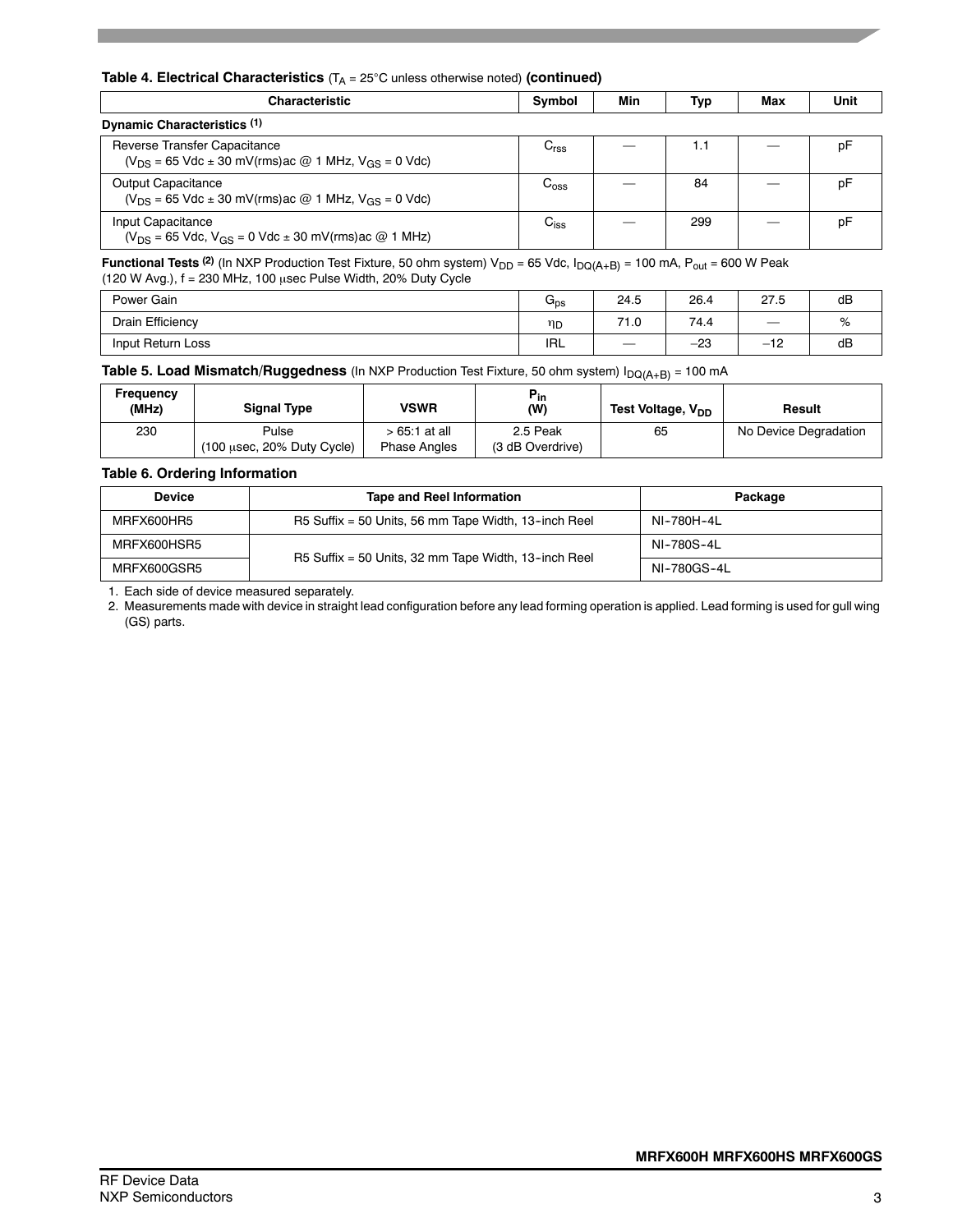## **TYPICAL CHARACTERISTICS**



**Note:** Each side of device measured separately.





**Figure 3. Normalized VGS versus Quiescent Current and Case Temperature**

–2.16 –1.36

750 1500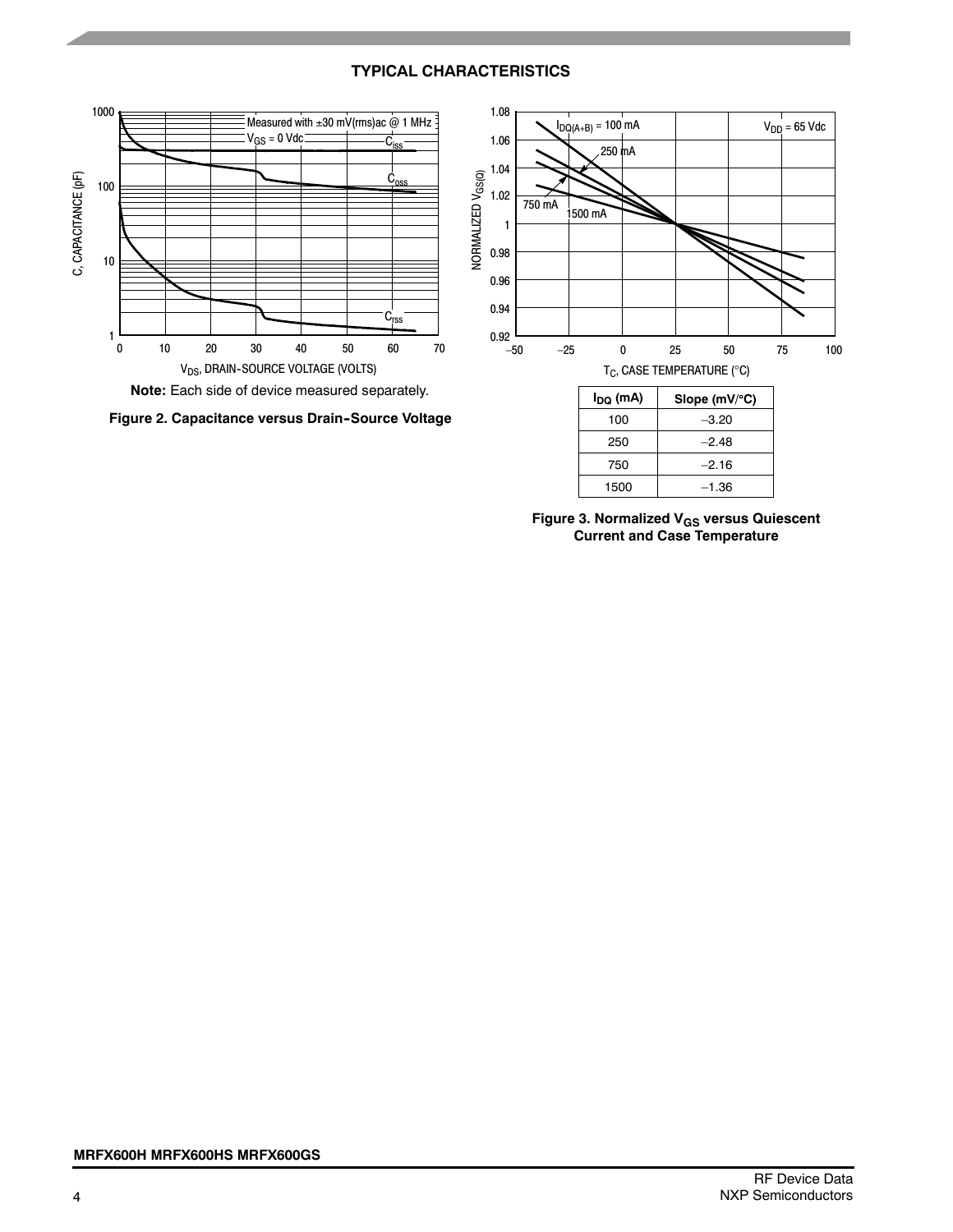# **87.5–108 MHz BROADBAND REFERENCE CIRCUIT – 2.9 4.7 (7.3 cm 12.0 cm)**

**Table 7. 87.5–108 MHz Broadband Performance** (In NXP Reference Circuit, 50 ohm system)

| $\mathbf{U}(\mathsf{H} + \mathsf{B}) =$ $\mathsf{L}(\mathsf{H} + \mathsf{B}) =$ |                 |                  |                           |           |
|---------------------------------------------------------------------------------|-----------------|------------------|---------------------------|-----------|
| Frequency<br>(MHz)                                                              | $V_{DD}$<br>(V) | $P_{out}$<br>(W) | $\mathtt{G_{ps}}$<br>(dB) | ηD<br>(%) |
| 87.5                                                                            | 62              | 705              | 21.5                      | 80.0      |
| 98                                                                              | 62              | 680              | 21.3                      | 83.0      |
| 108                                                                             | 62              | 650              | 21.2                      | 82.5      |

 $I_{\text{DO(A+B)}} = 250 \text{ mA}, P_{\text{in}} = 5 \text{ W}, \text{CW}$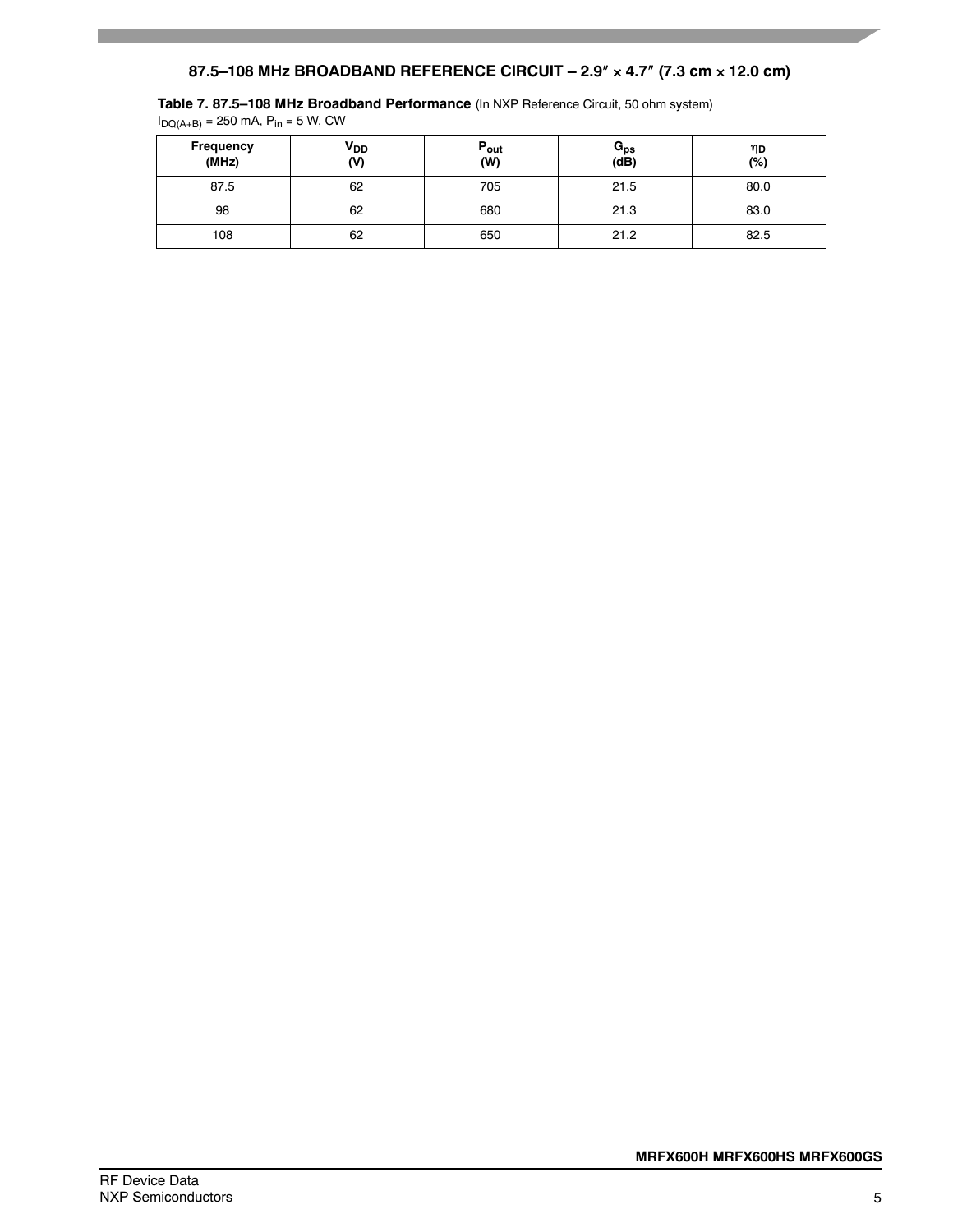**87.5–108 MHz BROADBAND REFERENCE CIRCUIT — 2.9 4.7 (7.3 cm 12 cm)**



**Figure 4. MRFX600H 87.5–108 MHz Broadband Reference Circuit Component Layout**

| Part                                       | <b>Description</b>                                     | <b>Part Number</b> | <b>Manufacturer</b>       |
|--------------------------------------------|--------------------------------------------------------|--------------------|---------------------------|
| <b>B1</b>                                  | Long Ferrite Bead                                      | 2743021447         | Fair-Rite                 |
| C <sub>1</sub>                             | 30 pF Chip Capacitor                                   | ATC100B300JT500XT  | <b>ATC</b>                |
| C2, C5, C6, C9, C10, C11, C12,<br>C13, C14 | 1000 pF Chip Capacitor                                 | ATC100B102JT50XT   | <b>ATC</b>                |
| C3, C4                                     | 10,000 pF Chip Capacitor                               | ATC200B103KT50XT   | <b>ATC</b>                |
| C7, C8                                     | 470 pF Chip Capacitor                                  | ATC100B471JT200XT  | <b>ATC</b>                |
| C <sub>15</sub>                            | 1.0 pF Chip Capacitor                                  | ATC100B1R0BT500XT  | <b>ATC</b>                |
| C16                                        | 470 µF, 63 V Electrolytic Capacitor                    | MCGPR63V477M13X26  | Multicomp                 |
| C17, C18                                   | 10 µF Chip Capacitor                                   | C5750X7S2A106M     | <b>TDK</b>                |
| C <sub>19</sub>                            | 470 nF Chip Capacitor                                  | GRM31MR72A474KA35L | Murata                    |
| C <sub>20</sub>                            | 47 nF Chip Capacitor                                   | GRM31MR72A473KA01L | Murata                    |
| C <sub>21</sub>                            | 15 nF Chip Capacitor                                   | C3225CH2A153JT     | <b>TDK</b>                |
| Coax1,2                                    | 35 Ω Flex Cable, 4.5" Shield Length                    | HSF-141C-35        | Hongsen Cable             |
| Coax3                                      | 50 Q Flex Cable, 6.3" Shield Length                    | <b>SM141</b>       | Huber + Suhner            |
| L1                                         | 100 nH Inductor                                        | 1812SMS-R10JLC     | Coilcraft                 |
| L2, L3                                     | 8.0 nH, 3 Turn Inductor                                | A03TJLC            | Coilcraft                 |
| L4                                         | 5 Turn, #16 AWG, $ID = 0.315$ " Inductor               | Handwound          | <b>NXP</b>                |
| Q <sub>1</sub>                             | RF Power LDMOS Transistor                              | MRFX600H           | <b>NXP</b>                |
| R1                                         | 10 $\Omega$ , 1/4 W Chip Resistor                      | CRCW120610R0JNEA   | Vishay                    |
| R <sub>2</sub> , R <sub>3</sub>            | 33 Q, 2 W Chip Resistor                                | 352133RFT          | <b>TE Connectivity</b>    |
| T1                                         | 2-300 MHz, 3 Turns, 9:1 Impedance Ratio<br>Transformer | TUI-LF-9           | Communication<br>Concepts |
| PCB                                        | Rogers RO4350B, 0.030", $\epsilon_r = 3.66$            | D111952            | <b>MTL</b>                |

### **Table 8. MRFX600H 87.5–108 MHz Broadband Reference Circuit Component Designations and Values**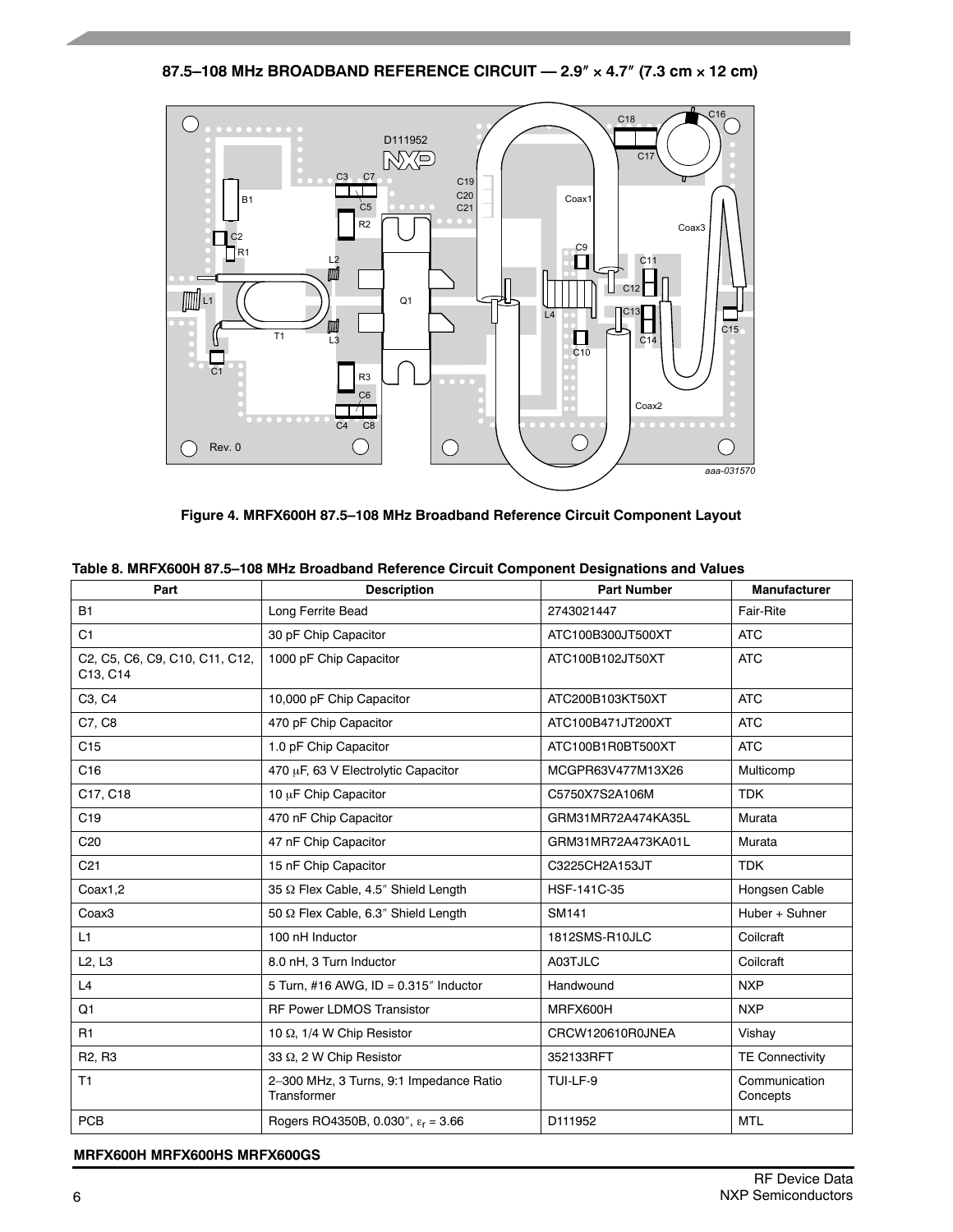

**Figure 5. Power Gain, Drain Efficiency and CW Output Power versus Frequency at a Constant Input Power**



**Figure 6. CW Output Power versus Input Power and Frequency**



**MRFX600H MRFX600HS MRFX600GS**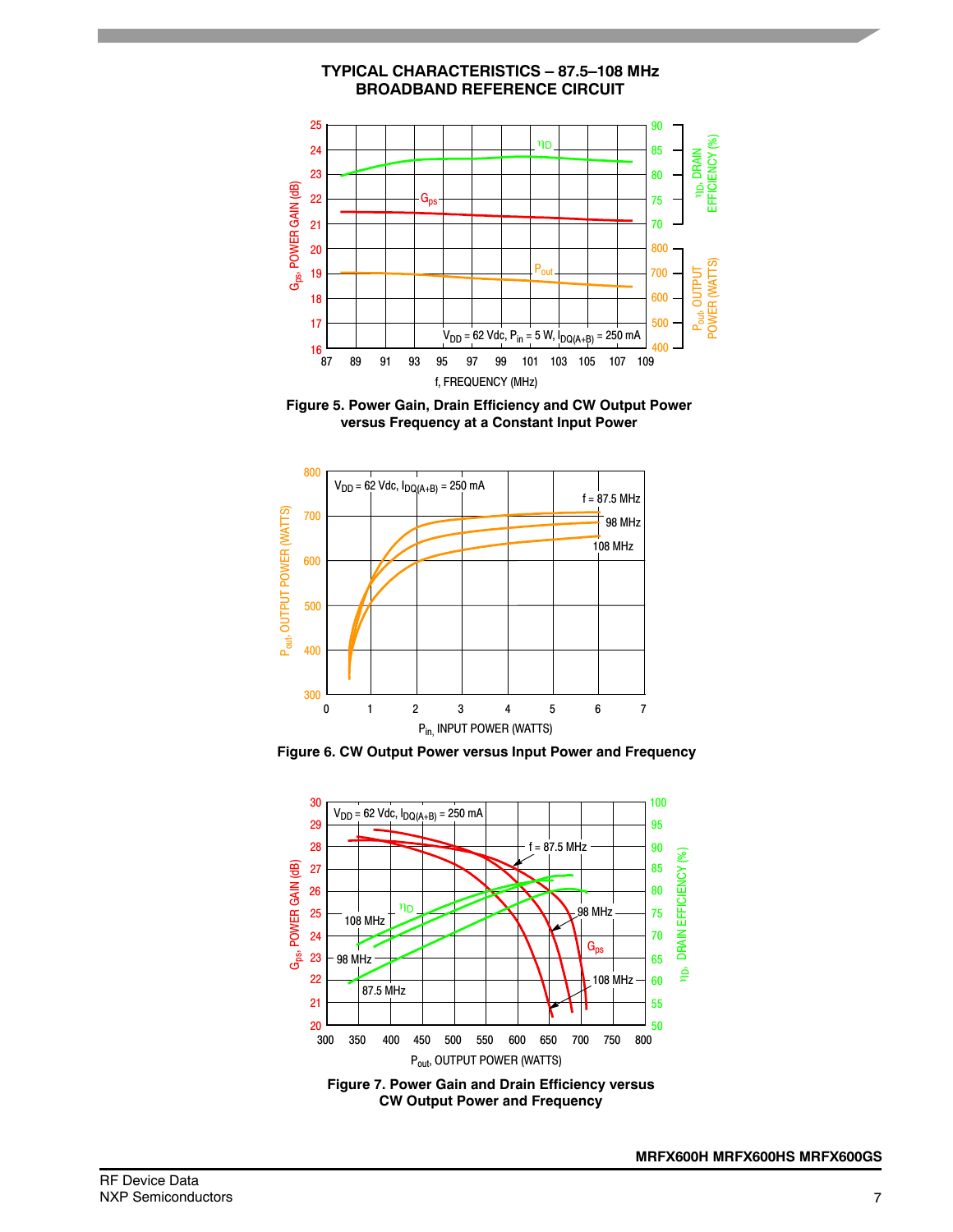### **87.5–108 MHz BROADBAND REFERENCE CIRCUIT**

| <b>MHz</b> | Zsource         | $Z_{load}$<br>Ω |
|------------|-----------------|-----------------|
| 87.5       | $5.46 + j12.00$ | $11.09 + 18.82$ |
| 98         | $6.45 + j11.40$ | $11.51 + 18.88$ |
| 108        | $5.57 + j11.13$ | $11.84 + 9.06$  |

 $Z_{\text{source}}$  = Test circuit impedance as measured from gate to gate, balanced configuration.

 $Z<sub>load</sub>$  = Test circuit impedance as measured from drain to drain, balanced configuration.



**Figure 8. Broadband Series Equivalent Source and Load Impedance – 87.5–108 MHz**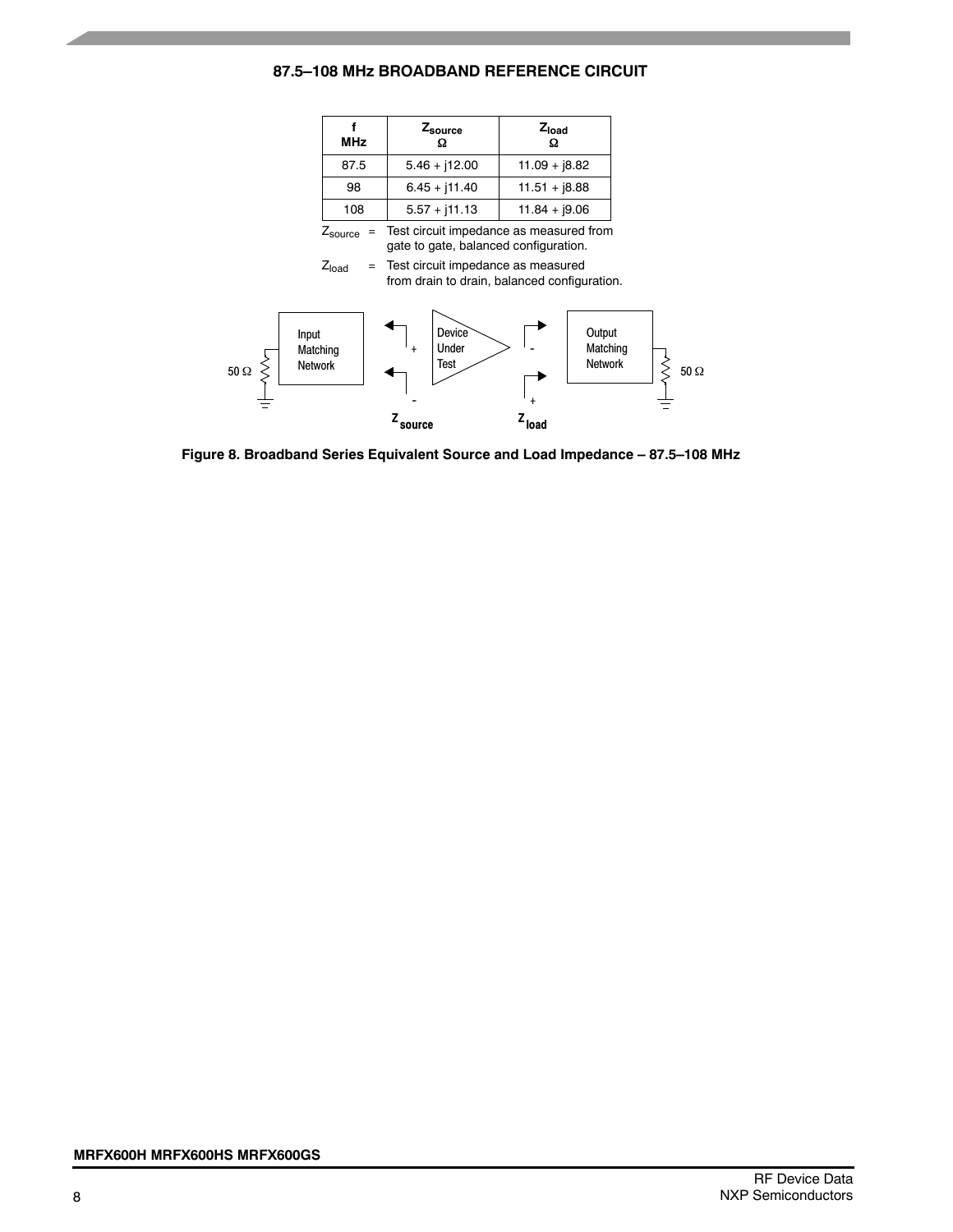

| <b>HARMONIC MEASUREMENTS — 87.5–108 MHz</b> |  |
|---------------------------------------------|--|
| <b>BROADBAND REFERENCE CIRCUIT</b>          |  |

| н2       | HЗ<br>$(175 \text{ MHz})$ $(262.5 \text{ MHz})$ $(350 \text{ MHz})$ | H4       |
|----------|---------------------------------------------------------------------|----------|
| $-27$ dB | $-15$ dB                                                            | $-33$ dB |

**Figure 9. 87.5 MHz Harmonics @ 675 W CW**

Center: 228.5 MHz 35 MHz 35 MHz Span: 350 MHz

Amplitude (10 dB per Division)

Amplitude (10 dB per Division)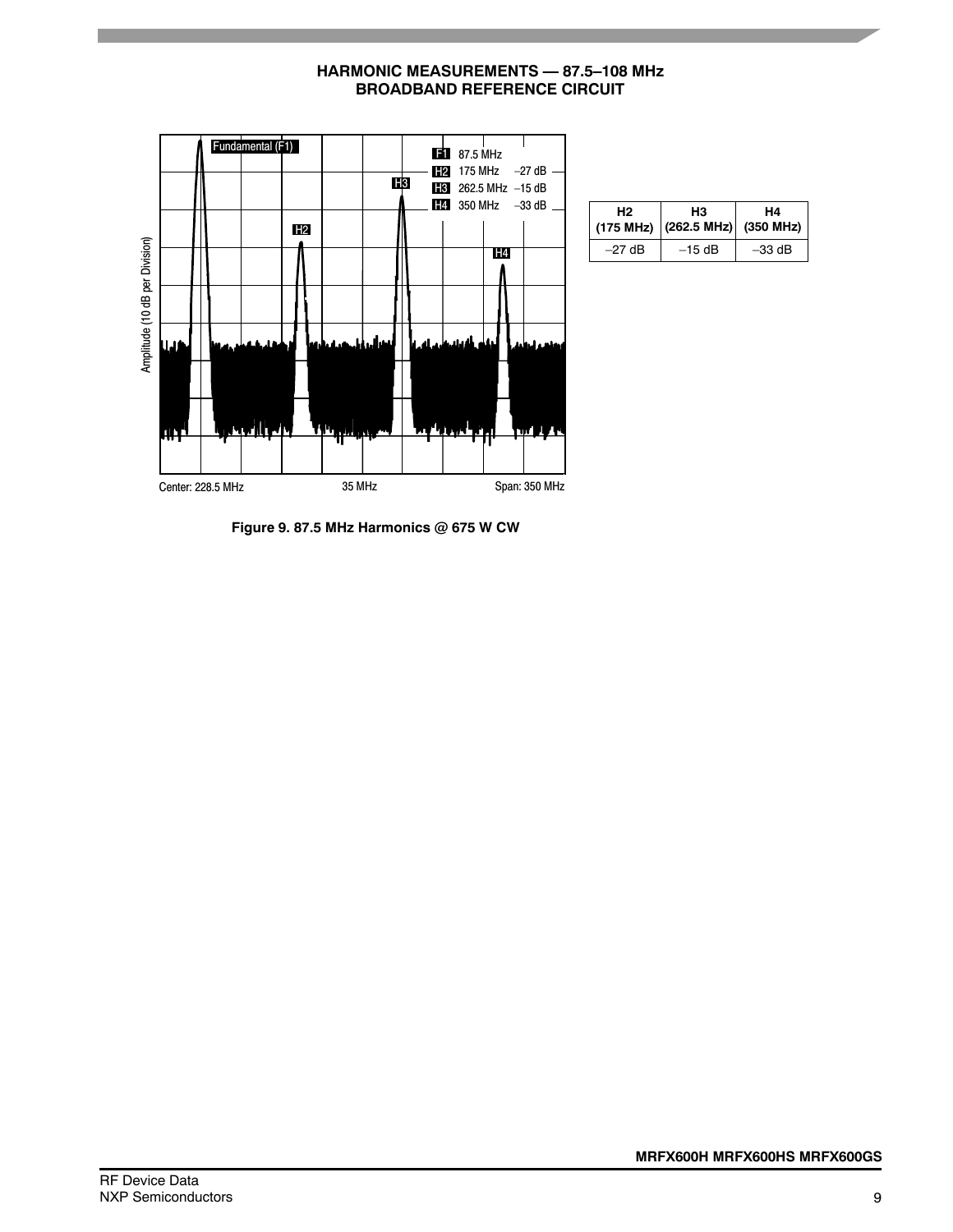**230 MHz PRODUCTION TEST FIXTURE — 4.0 6.0 (10.2 cm 12.7 cm)**



**Figure 10. MRFX600H Production Test Fixture Component Layout — 230 MHz**

| Part                            | <b>Description</b>                                           | <b>Part Number</b>  | <b>Manufacturer</b>    |
|---------------------------------|--------------------------------------------------------------|---------------------|------------------------|
| C <sub>1</sub>                  | 13 pF Chip Capacitor                                         | ATC100B130JT500XT   | <b>ATC</b>             |
| C <sub>2</sub> , C <sub>3</sub> | 27 pF Chip Capacitor                                         | ATC100B270JT500XT   | <b>ATC</b>             |
| C <sub>4</sub>                  | 0.8-8.0 pF Variable Capacitor                                | 27291SL             | Johanson<br>Components |
| C <sub>5</sub>                  | 33 pF Chip Capacitor                                         | ATC100B330JT500XT   | <b>ATC</b>             |
| C6, C10                         | 22 µF, 35 V Tantalum Capacitor                               | T491X226K035AT      | Kemet                  |
| C7, C11                         | 0.1 µF Chip Capacitor                                        | CDR33BX104AKWS      | <b>AVX</b>             |
| C8, C12                         | 220 nF Chip Capacitor                                        | C1812C224K5RACTU    | Kemet                  |
| C9, C13, C21, C25               | 1000 pF Chip Capacitor                                       | ATC100B102JT50XT    | <b>ATC</b>             |
| C14, C29                        | 39 pF Chip Capacitor                                         | ATC100B390JT500XT   | <b>ATC</b>             |
| C <sub>15</sub>                 | 43 pF Chip Capacitor                                         | ATC100B430JT500XT   | <b>ATC</b>             |
| C16, C17, C18, C19              | 240 pF Chip Capacitor                                        | ATC100B241JT200XT   | <b>ATC</b>             |
| C <sub>20</sub>                 | 9.1 pF Chip Capacitor                                        | ATC100B9R1BT500XT   | <b>ATC</b>             |
| C22, C23, C24, C26, C27, C28    | 470 µF, 100 V Electrolytic Capacitor                         | MCGPR100V477M16X32  | Multicomp              |
| Coax1, 2, 3, 4                  | 25 Q Semi-rigid Coax, 2.2" Shield Length                     | UT-141C-25          | Micro-Coax             |
| L1, L2                          | 5 nH Inductor                                                | A02TKLC             | Coilcraft              |
| L3, L4                          | 6.6 nH Inductor                                              | GA3093-ALC          | Coilcraft              |
| R1, R2                          | 10 $\Omega$ , 1/4 W Chip Resistor                            | CRCW120610R0JNEA    | Vishay                 |
| <b>PCB</b>                      | Rogers AD255C, 0.030", $\varepsilon_r = 2.55$ , 1 oz. Copper | D <sub>105133</sub> | <b>MTL</b>             |

### **Table 9. MRFX600H Production Test Fixture Component Designations and Values — 230 MHz**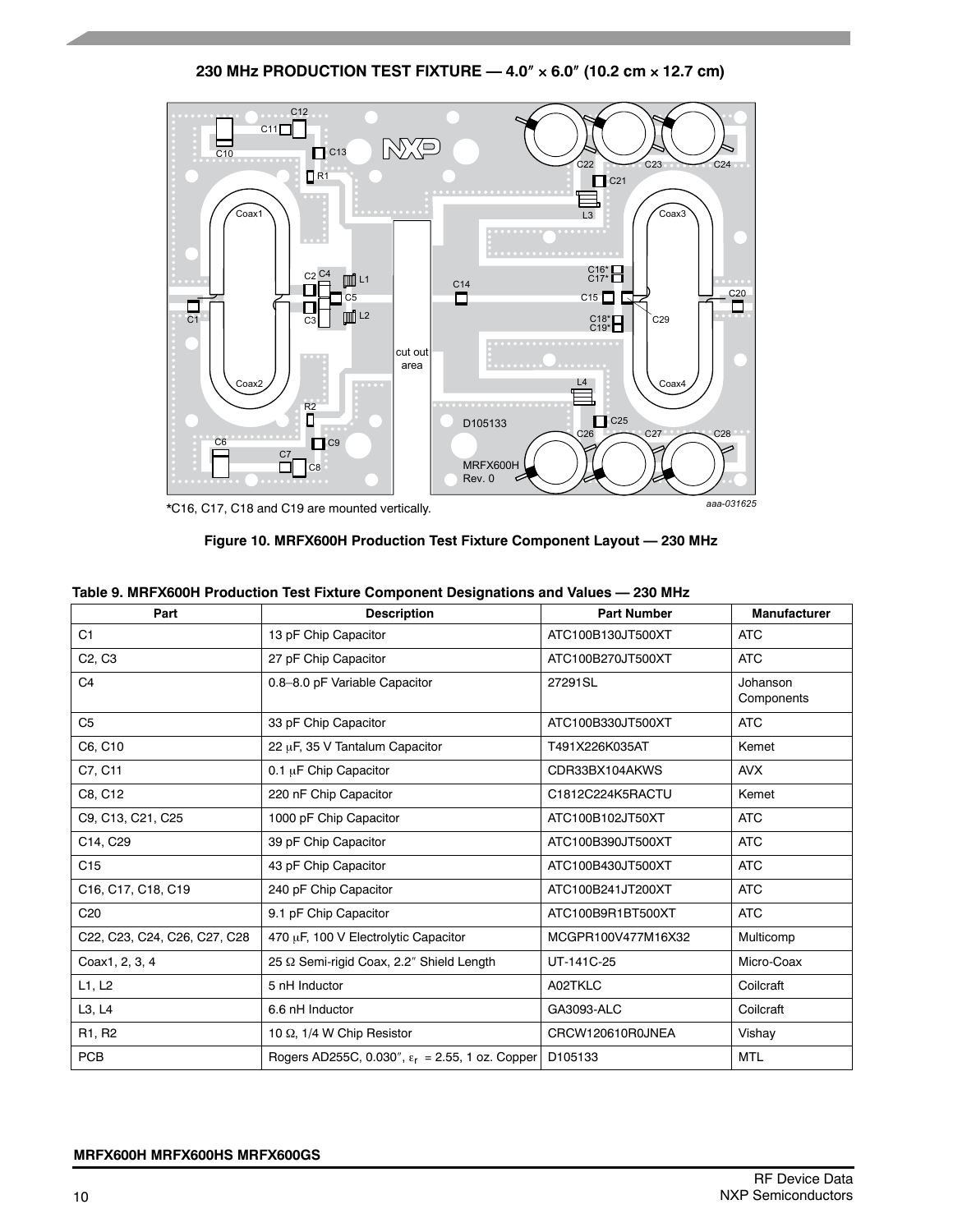











**Figure 13. Power Gain and Drain Efficiency versus Output Power and Quiescent Current**



**Figure 15. Power Gain versus Output Power and Drain--Source Voltage**

**MRFX600H MRFX600HS MRFX600GS**

# **TYPICAL CHARACTERISTICS — 230 MHz,**  $T_C = 25^\circ C$ **PRODUCTION TEST FIXTURE**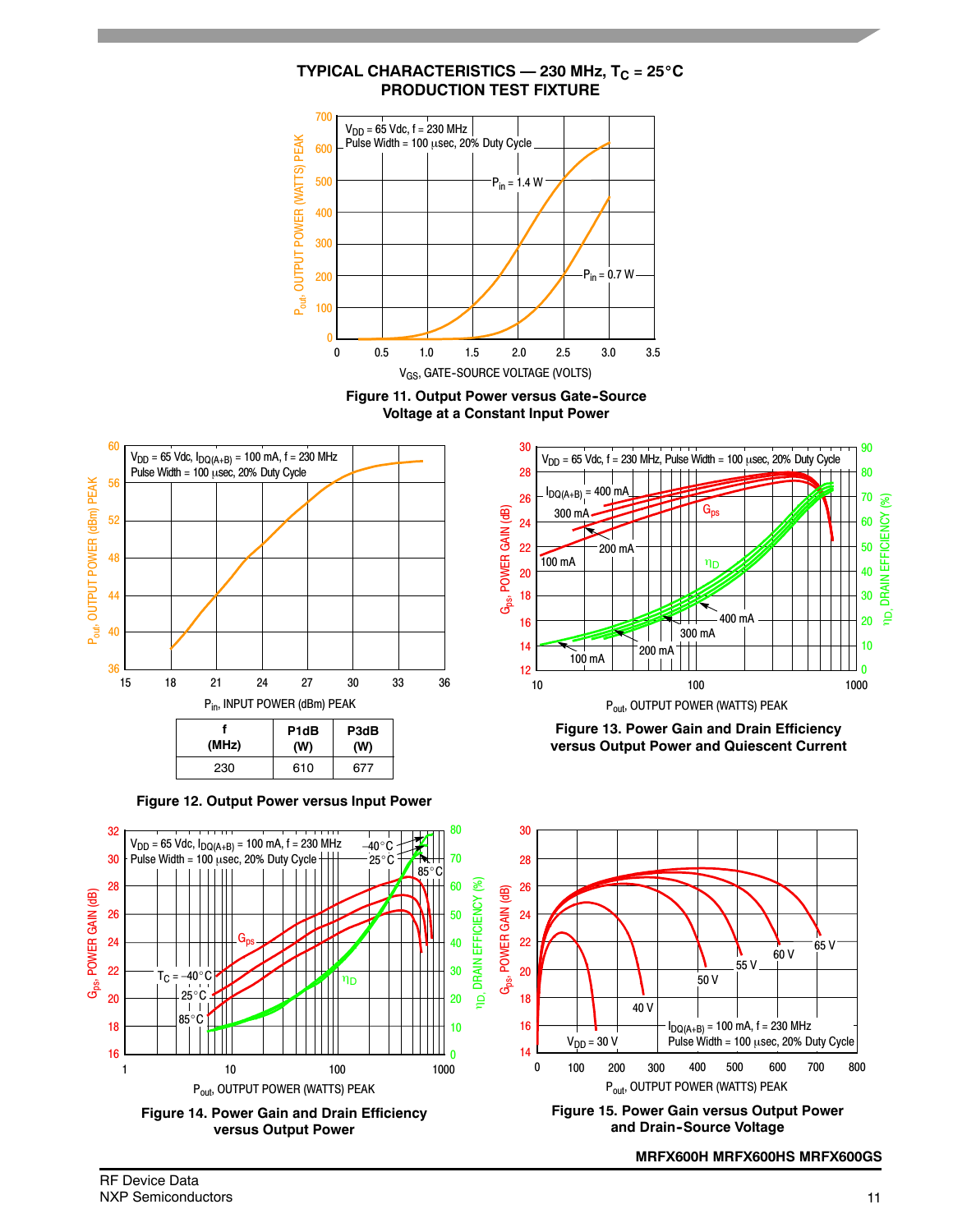### **230 MHz PRODUCTION TEST FIXTURE**

| <b>MHz</b> | Z <sub>source</sub> | $Z_{load}$<br>Ω |
|------------|---------------------|-----------------|
| 230        | $1.5 + j4.9$        | $5.0 + j7.1$    |

Zsource = Test fixture impedance as measured from gate to gate, balanced configuration.

 $Z<sub>load</sub>$  = Test fixture impedance as measured from drain to drain, balanced configuration.



**Figure 16. Series Equivalent Source and Load Impedance – 230 MHz**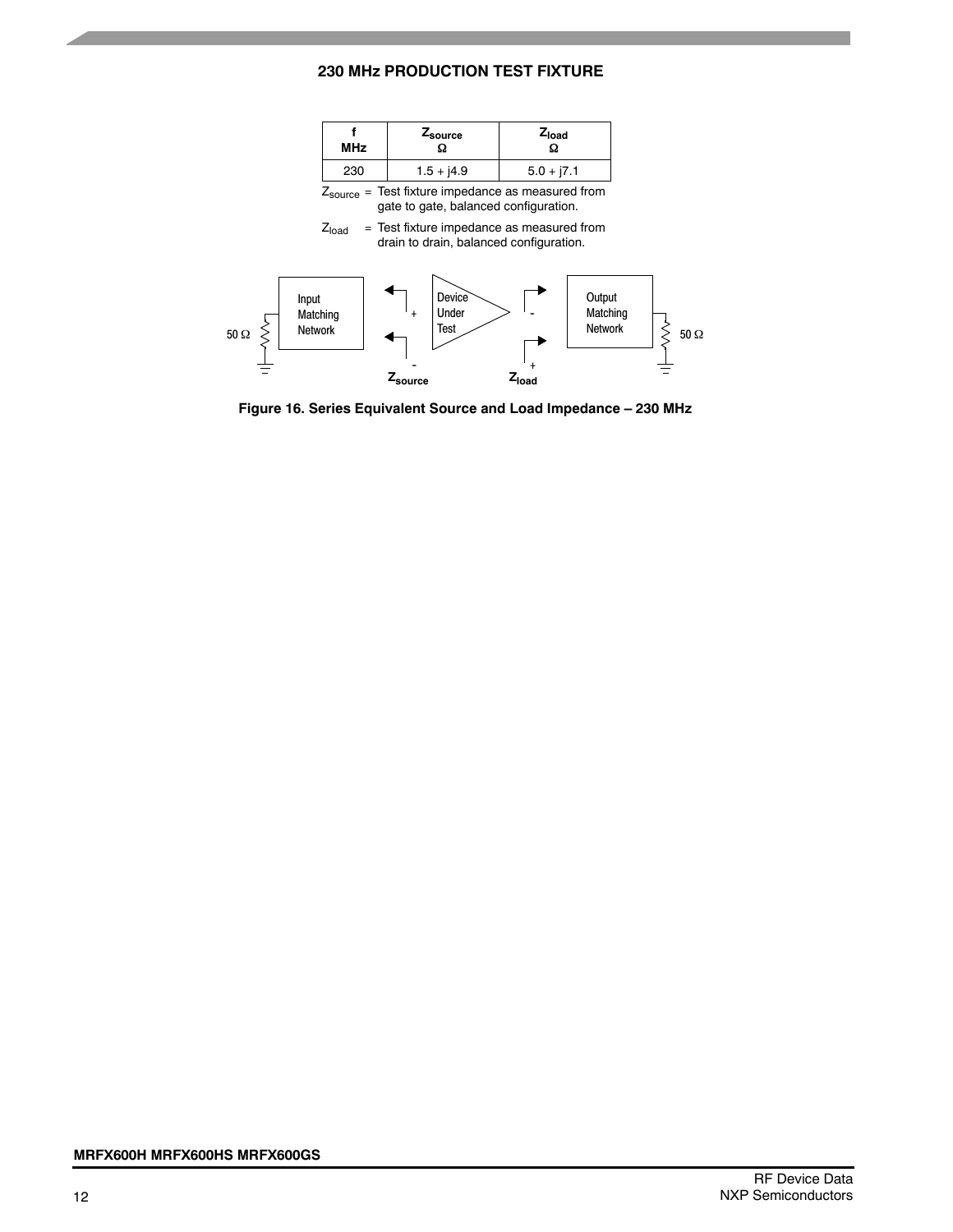### **PACKAGE DIMENSIONS**



| NXP SEMICONDUCTORS N.V.<br>O<br>ALL RIGHTS RESERVED | MECHANICAL OUTLINE |           |                     | PRINT VERSION NOT TO SCALE |             |  |
|-----------------------------------------------------|--------------------|-----------|---------------------|----------------------------|-------------|--|
| TITLE:                                              |                    |           |                     | DOCUMENT NO: 98ASA10793D   | REV: A      |  |
| NI 780-4                                            |                    |           | STANDARD: NON-JEDEC |                            |             |  |
|                                                     |                    | SOT1827-1 |                     |                            | 17 MAR 2016 |  |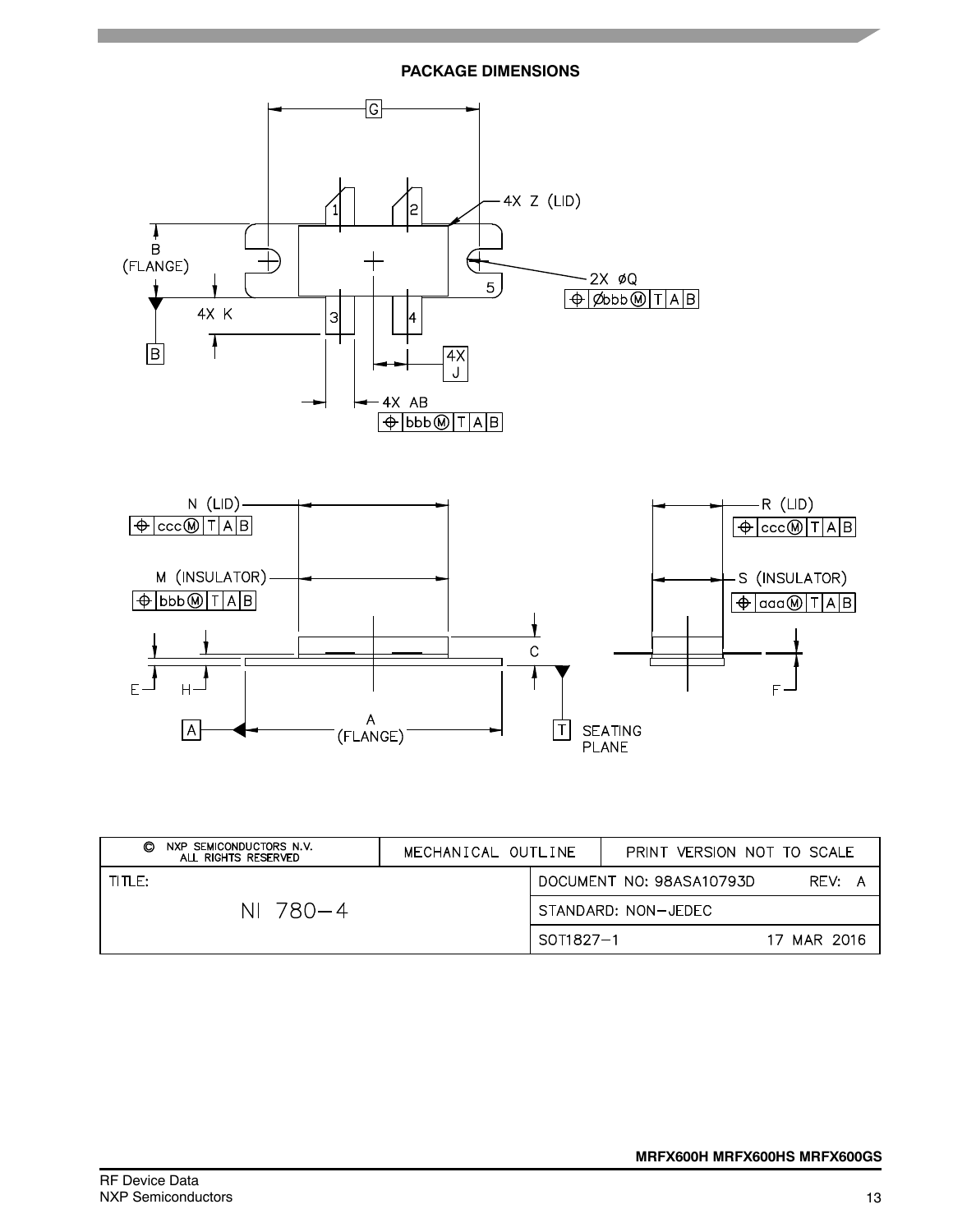### NOTES:

- 1. DIMENSIONING AND TOLERANCING PER ANSI Y14.5M-1994.
- 2. CONTROLLING DIMENSION: INCH.
- 3. DIMENSION H IS MEASURED . 030 (0.762) AWAY FROM PACKAGE BODY.

STYLE 1:

- PIN 1. DRAIN
	- 2. DRAIN
	- 3. GATE
	- 4. GATE 5. SOURCE

|            | <b>INCH</b> |                                                |       | MILLIMETER         |            |                                    | <b>INCH</b>                |       | MILLIMETER |  |
|------------|-------------|------------------------------------------------|-------|--------------------|------------|------------------------------------|----------------------------|-------|------------|--|
| <b>DIM</b> | MIN         | MAX                                            | MIN   | MAX                | <b>DIM</b> | MIN                                | <b>MAX</b>                 | MIN   | <b>MAX</b> |  |
| A          | 1.335       | 1.345                                          | 33.91 | 34.16              | R          | .365                               | .375                       | 9.27  | 9.53       |  |
| B          | .380        | .390                                           | 9.65  | 9.91               | S          | .365                               | .375                       | 9.27  | 9.52       |  |
| C          | .125        | .170                                           | 3.18  | 4.32               | $\cup$     |                                    | .040                       |       | 1.02       |  |
| E          | .035        | .045                                           | 0.89  | 1.14               | Z          |                                    | .030                       |       | 0.76       |  |
| F          | .003        | .006                                           | 0.08  | 0.15               | AB         | . 145                              | . 155                      | 3.68  | 3.94       |  |
| G          | 1.100       | <b>BSC</b>                                     |       | 27.94 BSC          |            |                                    |                            |       |            |  |
| H          | .057        | .067                                           | 1.45  | 1.7                | aaa        |                                    | .005                       | 0.127 |            |  |
| J          | . 175       | <b>BSC</b>                                     |       | 4.44 BSC           | bbb        |                                    | .010                       |       | 0.254      |  |
| K          | .170        | .210                                           | 4.32  | 5.33               | ccc        |                                    | .015                       |       | 0.381      |  |
| M          | .774        | .786                                           | 19.61 | 20.02              |            |                                    |                            |       |            |  |
| N          | .772        | .788                                           | 19.61 | 20.02              |            |                                    |                            |       |            |  |
| Q          | $\phi$ .118 | Ø.138                                          | ø3    | Ø3.51              |            |                                    |                            |       |            |  |
|            |             |                                                |       |                    |            |                                    |                            |       |            |  |
| O          |             | NXP SEMICONDUCTORS N.V.<br>ALL RIGHTS RESERVED |       | MECHANICAL OUTLINE |            |                                    | PRINT VERSION NOT TO SCALE |       |            |  |
| TITLE:     |             |                                                |       |                    |            | DOCUMENT NO: 98ASA10793D<br>REV: A |                            |       |            |  |
|            |             | NI 780-4                                       |       |                    |            | STANDARD: NON-JEDEC                |                            |       |            |  |
|            |             |                                                |       |                    |            | $SOT1827-1$<br>17 MAR 2016         |                            |       |            |  |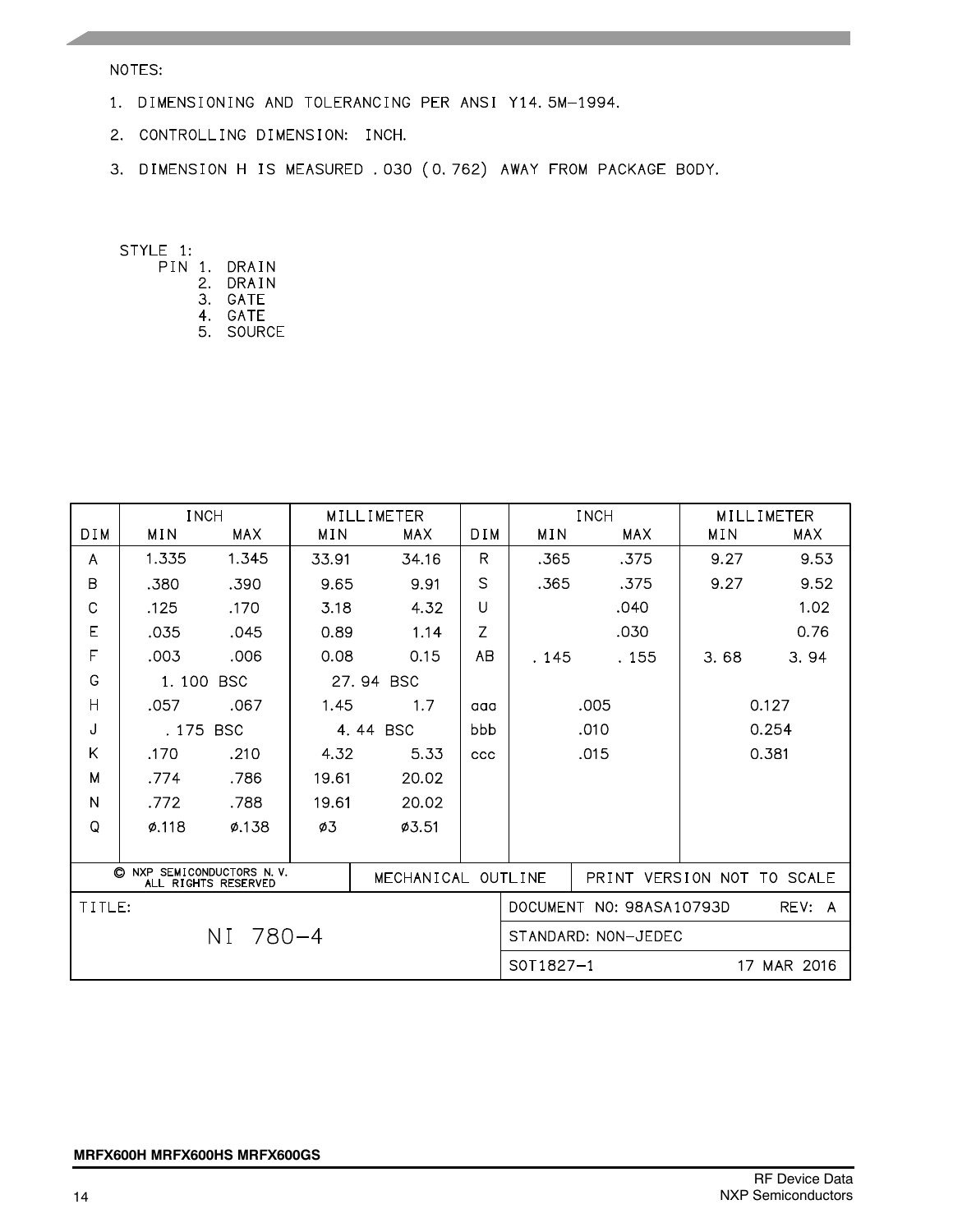



| NXP SEMICONDUCTORS N.V.<br>O<br>ALL RIGHTS RESERVED | MECHANICAL OUTLINE |           | PRINT VERSION NOT TO SCALE |             |  |
|-----------------------------------------------------|--------------------|-----------|----------------------------|-------------|--|
| TITLE:                                              |                    |           | DOCUMENT NO: 98ASA10718D   | RFV:        |  |
| $NI-780S-4I$                                        |                    |           | STANDARD: NON-JEDEC        |             |  |
|                                                     |                    | SOT1826-1 |                            | 01 AUG 2016 |  |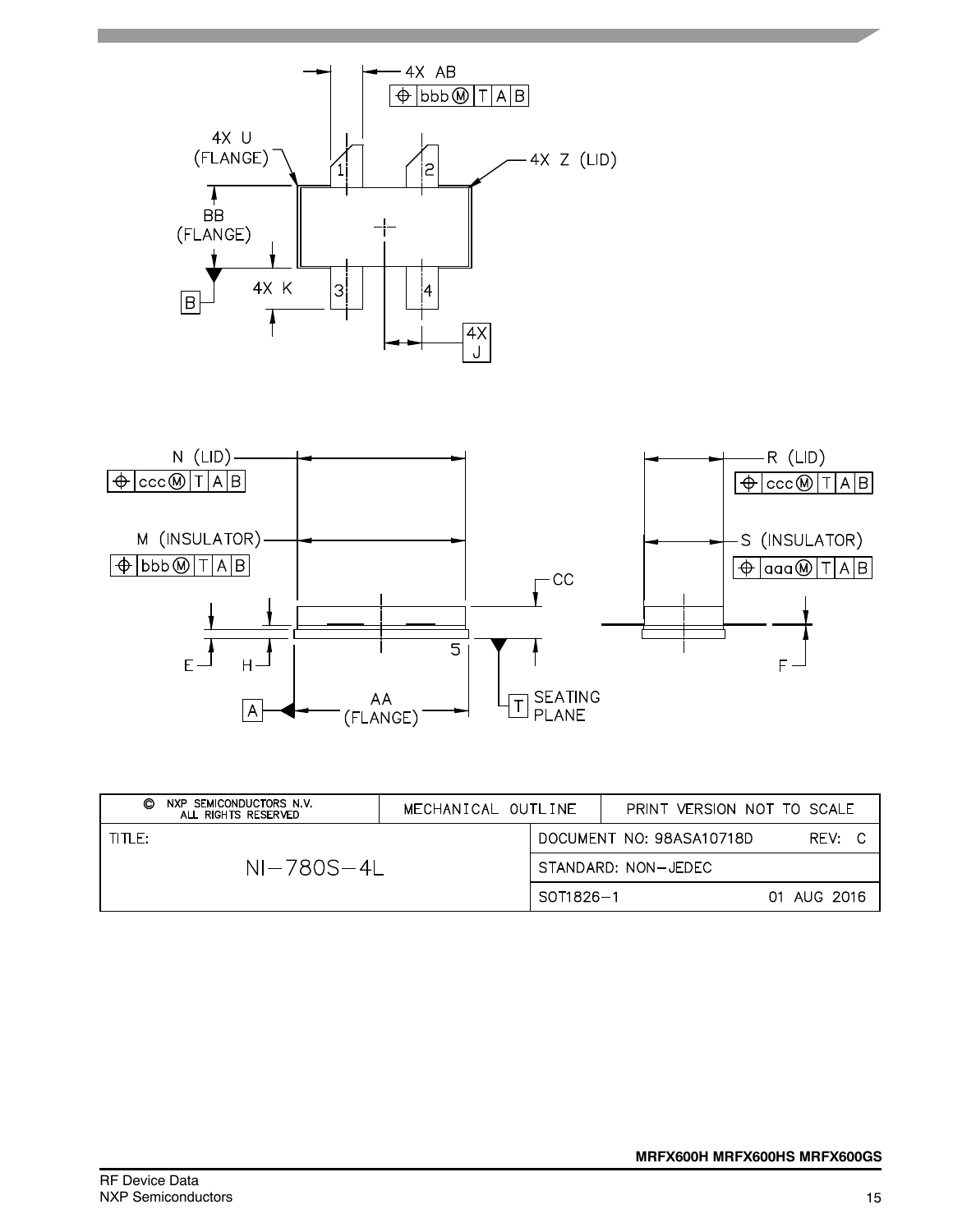NOTES:

- 1. DIMENSIONING AND TOLERANCING PER ANSI Y14.5M-1994.
- 2. CONTROLLING DIMENSION: INCH.
- 3. DELETED
- 4. DIMENSION H IS MEASURED .030 (0.762) AWAY FROM FLANGE TO CLEAR EPOXY FLOW OUT PARALLEL TO DATUM B.

|                                                                                     |       | <b>INCH</b> |       | MILLIMETER |                            |                          | <b>INCH</b>         | MILLIMETER |             |      |
|-------------------------------------------------------------------------------------|-------|-------------|-------|------------|----------------------------|--------------------------|---------------------|------------|-------------|------|
| <b>DIM</b>                                                                          | MIN   | <b>MAX</b>  | MIN   | <b>MAX</b> | DIM.                       | MIN                      | <b>MAX</b>          | MIN        | <b>MAX</b>  |      |
| AA                                                                                  | .805  | .815        | 20.45 | 20.70      | U                          |                          | .040                |            |             | 1.02 |
| BB                                                                                  | .382  | .388        | 9.70  | 9.86       | Z                          |                          | .030                |            |             | 0.76 |
| CC                                                                                  | .125  | .170        | 3.18  | 4.32       | AB                         | . 145                    | . 155               | 3.68       |             | 3.94 |
| E                                                                                   | .035  | .045        | 0.89  | 1.14       |                            |                          |                     |            |             |      |
| F                                                                                   | .003  | .006        | 0.08  | 0.15       | aaa                        |                          | .005                |            | 0.127       |      |
| $\mathsf{H}$                                                                        | .057  | .067        | 1.45  | 1.70       | bbb                        |                          | .010                |            | 0.254       |      |
| J                                                                                   | . 175 | <b>BSC</b>  |       | 4.44 BSC   | <b>CCC</b>                 |                          | .015                |            | 0.381       |      |
| Κ                                                                                   | .170  | .210        | 4.32  | 5.33       |                            |                          |                     |            |             |      |
| M                                                                                   | .774  | .786        | 19.61 | 20.02      |                            |                          |                     |            |             |      |
| N                                                                                   | .772  | .788        | 19.61 | 20.02      |                            |                          |                     |            |             |      |
| R                                                                                   | .365  | .375        | 9.27  | 9.53       |                            |                          |                     |            |             |      |
| S                                                                                   | .365  | .375        | 9.27  | 9.52       |                            |                          |                     |            |             |      |
|                                                                                     |       |             |       |            |                            |                          |                     |            |             |      |
| O<br><b>NXP</b><br>SEMICONDUCTORS N.V.<br>MECHANICAL OUTLINE<br>ALL RIGHTS RESERVED |       |             |       |            | PRINT VERSION NOT TO SCALE |                          |                     |            |             |      |
| TITLE:                                                                              |       |             |       |            |                            | DOCUMENT NO: 98ASA10718D |                     | REV: C     |             |      |
| NI-780S-4L                                                                          |       |             |       |            |                            |                          | STANDARD: NON-JEDEC |            |             |      |
|                                                                                     |       |             |       |            |                            | S0T1826-1                |                     |            | 01 AUG 2016 |      |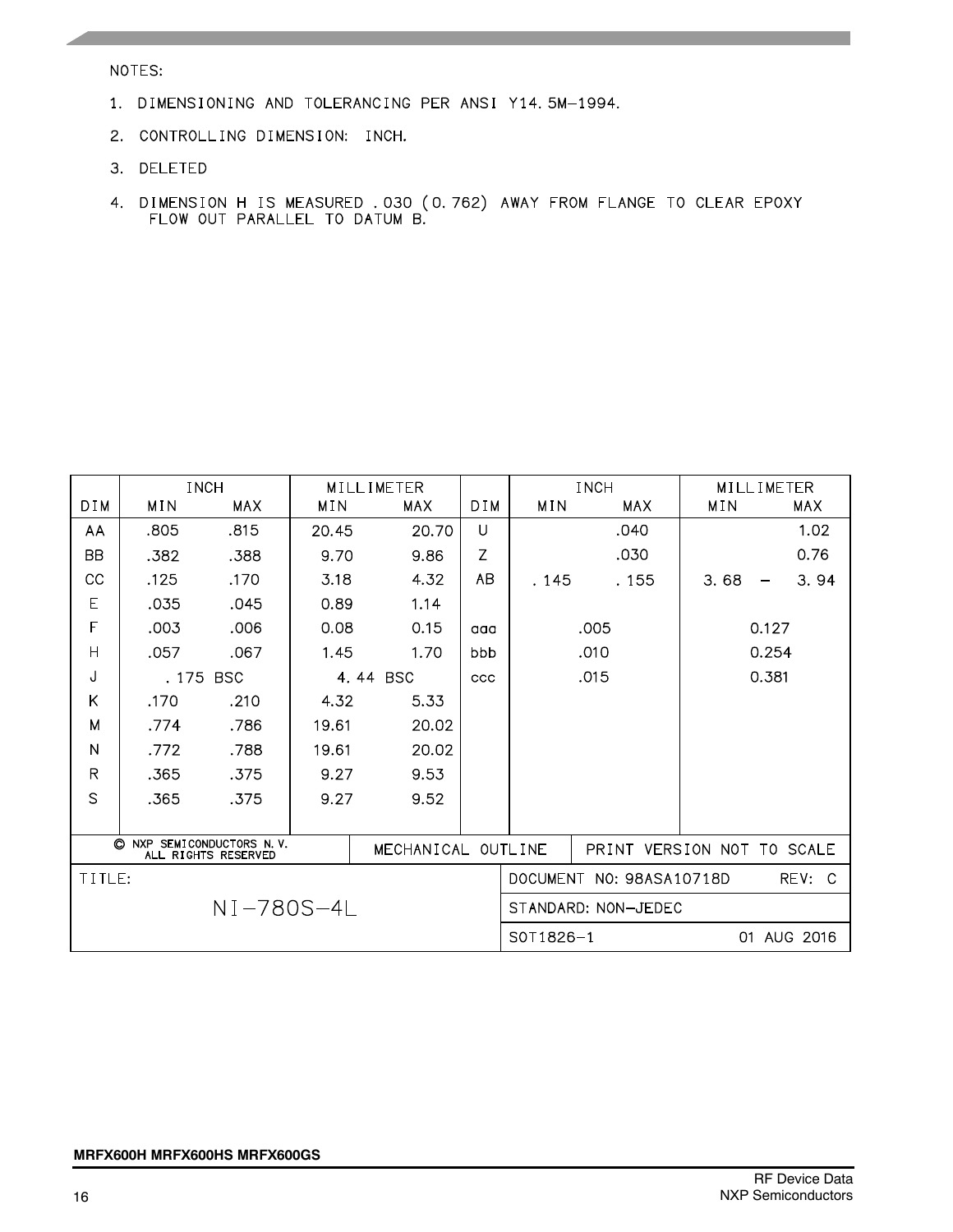

| NXP SEMICONDUCTORS N.V.<br>O<br>ALL RIGHTS RESERVED | MECHANICAL OUTLINE |           | PRINT VERSION NOT TO SCALE |             |
|-----------------------------------------------------|--------------------|-----------|----------------------------|-------------|
| TITLE:                                              |                    |           | DOCUMENT NO: 98ASA00238D   | REV: C      |
| $NI-780GS-4I$                                       |                    |           | STANDARD: NON-JEDEC        |             |
|                                                     |                    | SOT1805-1 |                            | 23 FFB 2016 |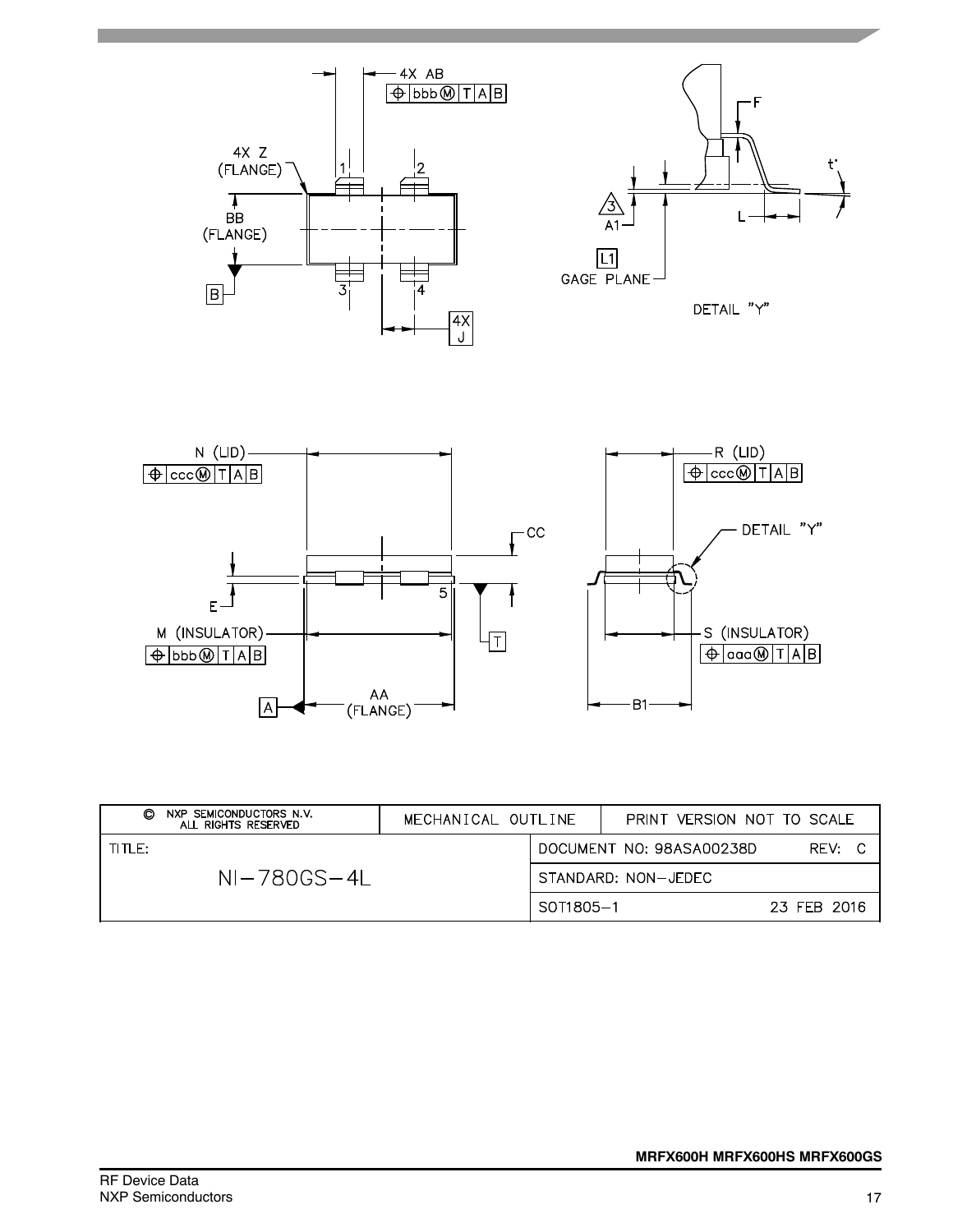### NOTES:

- 1. DIMENSIONING AND TOLERANCING PER ANSI Y14.5M-1994.
- 2. CONTROLLING DIMENSION: INCH.

 $\sqrt{3}$  dimension at is measured with reference to datum t. The positive value implies that the package bottom is higher than the lead bottom.

|                |            | <b>INCH</b>                                    |            | <b>MILLIMETER</b>  |               |             | <b>INCH</b>                |                    | <b>MILLIMETER</b> |
|----------------|------------|------------------------------------------------|------------|--------------------|---------------|-------------|----------------------------|--------------------|-------------------|
| <b>DIM</b>     | <b>MIN</b> | <b>MAX</b>                                     | <b>MIN</b> | MAX                | <b>DIM</b>    | <b>MIN</b>  | MAX                        | <b>MIN</b>         | <b>MAX</b>        |
| AA             | .805       | .815                                           | 20.45      | 20.70              | Z             | R.000       | R.040                      | R <sub>0</sub> .00 | R <sub>1.02</sub> |
| A <sub>1</sub> | .002       | .008                                           | 0.05       | 0.20               | <b>AB</b>     | .145        | .155                       | 3.68               | 3.94              |
| <b>BB</b>      | .380       | .390                                           | 9.65       | 9.91               | $t^{\bullet}$ | $0^{\cdot}$ | $8^{\circ}$                | $0^{\circ}$        | $8^{\circ}$       |
| B1             | .546       | .562                                           | 13.87      | 14.27              | aaa           |             | .005                       |                    | 0.13              |
| CC             | .125       | .170                                           | 3.18       | 4.32               | bbb           |             | .010                       |                    | 0.25              |
| E              | .035       | .045                                           | 0.89       | 1.14               | <b>CCC</b>    |             | .015                       |                    | 0.38              |
| F              | .003       | .006                                           | 0.08       | 0.15               |               |             |                            |                    |                   |
| L              | .038       | .046                                           | 0.97       | 1.17               |               |             |                            |                    |                   |
| L1             | .010 BSC   |                                                |            | 0.25 BSC           |               |             |                            |                    |                   |
| J              | .175 BSC   |                                                |            | 4.44 BSC           |               |             |                            |                    |                   |
| M              | .774       | .786                                           | 19.66      | 19.96              |               |             |                            |                    |                   |
| N              | .772       | .788                                           | 19.61      | 20.02              |               |             |                            |                    |                   |
| $\mathsf R$    | .365       | .375                                           | 9.27       | 9.53               |               |             |                            |                    |                   |
| S              | .365       | .375                                           | 9.27       | 9.53               |               |             |                            |                    |                   |
|                |            |                                                |            |                    |               |             |                            |                    |                   |
|                | O          | NXP SEMICONDUCTORS N.V.<br>ALL RIGHTS RESERVED |            | MECHANICAL OUTLINE |               |             | PRINT VERSION NOT TO SCALE |                    |                   |
| TITLE:         |            |                                                |            |                    |               |             | DOCUMENT NO: 98ASA00238D   |                    | REV: C            |
|                |            | $NI-780GS-4L$                                  |            |                    |               |             | STANDARD: NON-JEDEC        |                    |                   |
|                |            |                                                |            |                    |               | S0T1805-1   |                            |                    | 23 FEB 2016       |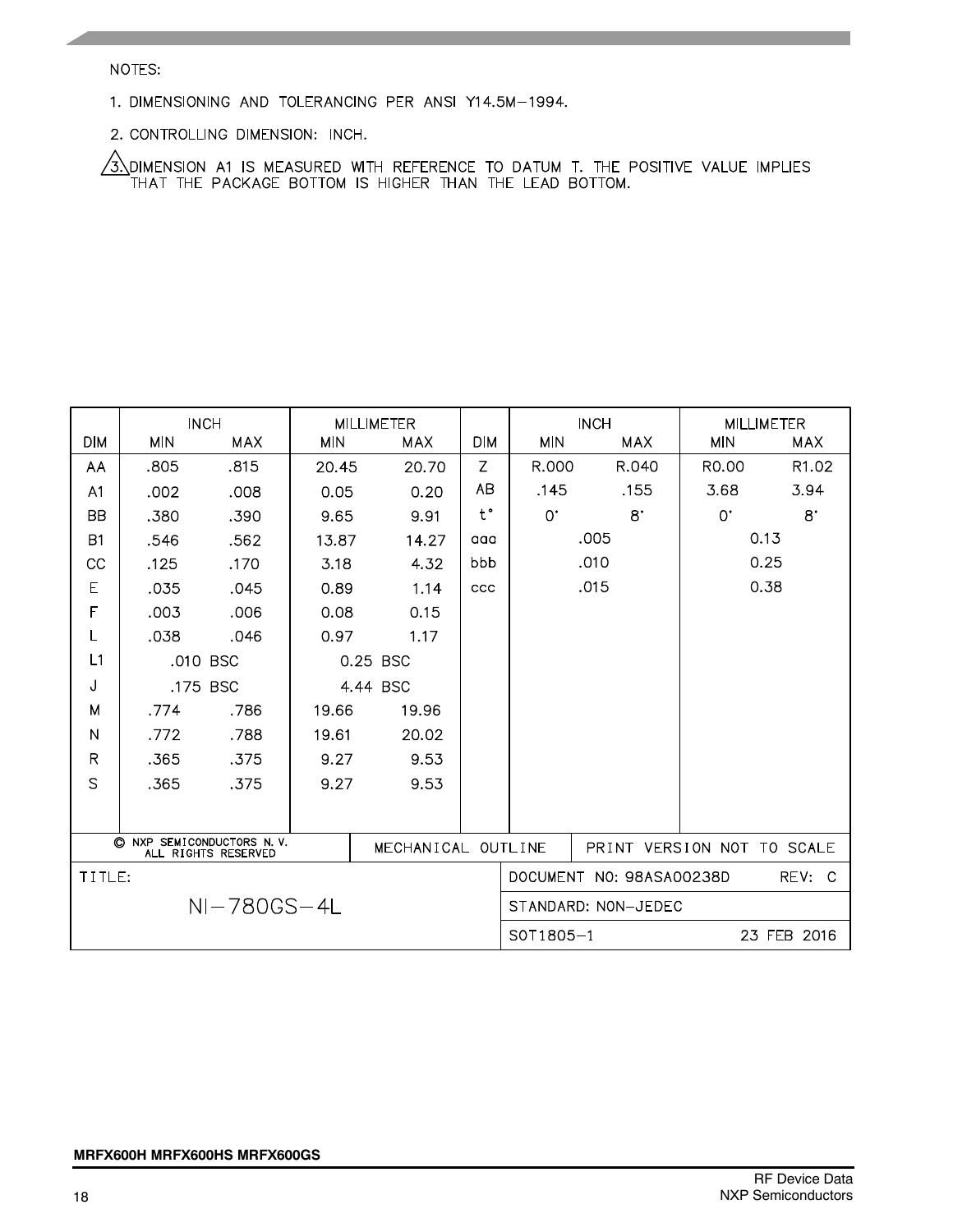### **PRODUCT DOCUMENTATION, SOFTWARE AND TOOLS**

Refer to the following resources to aid your design process.

### **Application Notes**

- AN1908: Solder Reflow Attach Method for High Power RF Devices in Air Cavity Packages
- AN1955: Thermal Measurement Methodology of RF Power Amplifiers

### **Engineering Bulletins**

EB212: Using Data Sheet Impedances for RF LDMOS Devices

### **Software**

- Electromigration MTTF Calculator
- RF High Power Model
- .s2p File

### **Development Tools**

• Printed Circuit Boards

### **To Download Resources Specific to a Given Part Number:**

- 1. Go to http://www.nxp.com/RF
- 2. Search by part number
- 3. Click part number link
- 4. Choose the desired resource from the drop down menu

### **REVISION HISTORY**

The following table summarizes revisions to this document.

| <b>Revision</b> | Date       | <b>Description</b>                         |
|-----------------|------------|--------------------------------------------|
|                 | Sept. 2018 | Initial release of data sheet<br>$\bullet$ |